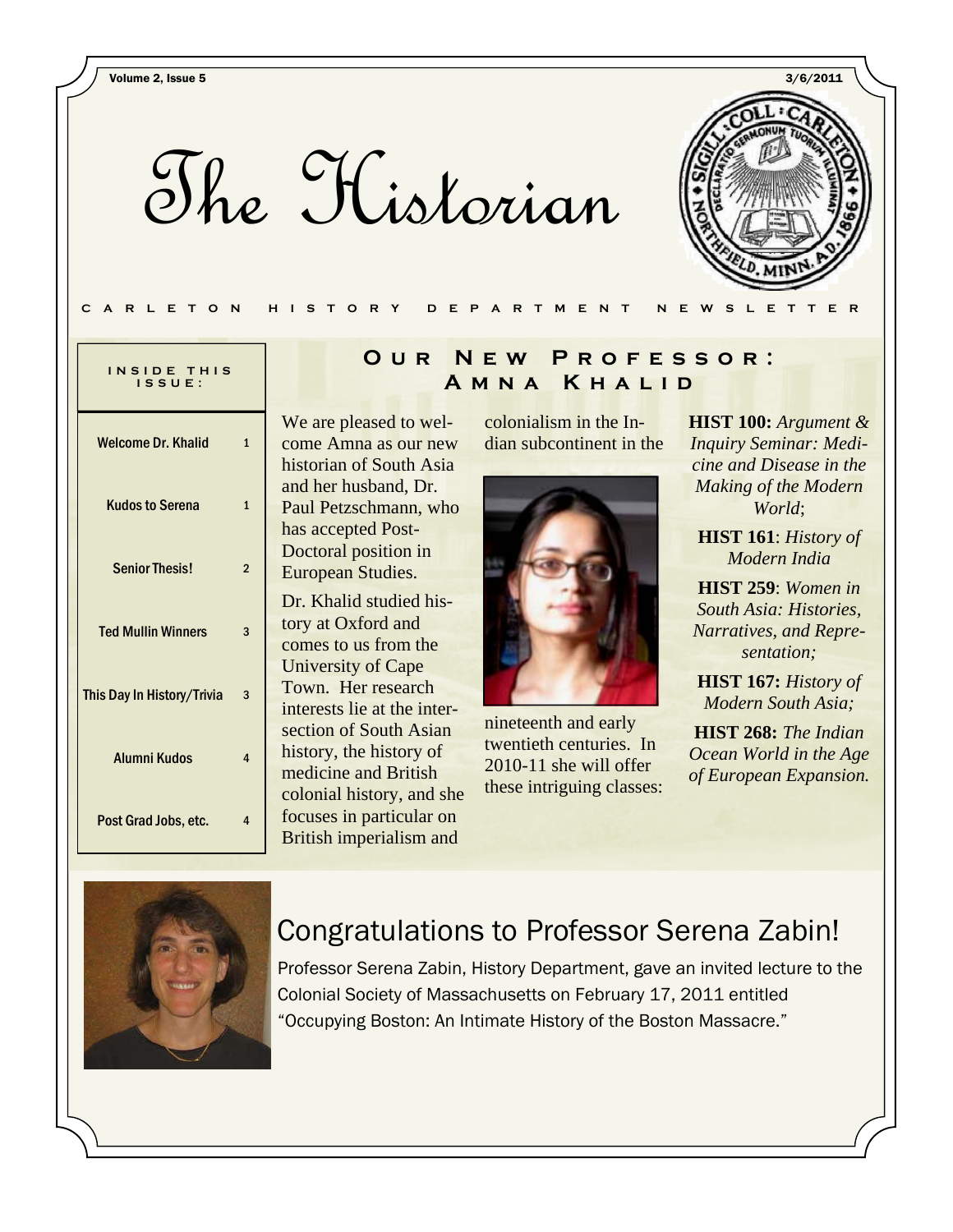**Page 2 The Historian** 

## **Senior thesis: A Diverse List!**

The seniors of 2011 are nearly done with their senior thesis: original research leading to an academic journal length article of around forty pages. Their ideas and projects have morphed as they delved into the diverse sources they employed. Several issues ago *The Historian* featured a list of where some majors thought their projects would go, and we are proud to present a current list of where their research has finally led them. Below are some of the seniors' responses to the question "So what did you write your comps on?" Please feel free to contact any of these students if their topic strikes your fancy or you just want to learn more about it! Their emails are available through the online directory. (Thanks to Ross for compiling this list).

Ross McIntire: Hagiography and Ecclesiastical Authority in 6<sup>th</sup> Century Gaul: the Works of Gregory of Tours.

Colin Wixted: De-Stalinization and Violent Revolutions in Eastern Europe.

**Ian Tonat:** Native Americans and the Courts in 17th Century New England.

Mark Olsen: American Perceptions of the Vacation School during the Progressive Era.

Rob Kaye: The Media's Changing Perceptions of Oregon's Bonneville Dam.

David Yamron: The Ku Klux Klan in Tennessee during Reconstruction: A State within a State.

Daniel Lessin: Re-evaluating British Policies towards African Slavery in the Revolutionary War.

Austin Bell: Birmingham & Liverpool in the 18th and 19th Centuries: Urban History and Political Economy.

Aaron Maurer: Deception and Byzantine Military Strategy During the Reign of Alexius Comnenus: Theory and Practice.

Kate Madison: The Creation of the Anglo-American Imagined Community in England during the Revolutionary War.

Dustin Goldberger: "This Thing Will Give St. Louis A Black Eye" Jim Crow, Regional Identity, and The Fight to Integrate Jim Crow Schools in St. Louis, MO, 1949-1952.

Julio Rodriguez: The Involvement of the Basque Clergy with ETA from 1959-1975.

Zach Armstrong: The Concern for the Roman Social Hierarchy in Tacitus and Suetonius.

Mira Alecci: The Botanical Practices of Mary Somerset, Duchess of Beaufort, and the British Enlightenment.

Hunter Knight: Shifting conceptions of children in World War I France—how asking children to play a role in helping the war effort resulted in a fundamental change in what it meant to be a child.

Jean Rhodes: Perception and Perspective: The Memoirs of Leila Khaled and Abu Iyad.

Logan Nash: Middle-class castle: Modernism, gentrification, and urban space at London's Barbican Estate.

Anna Wada: Imagining a Timeless Unity - The Moment of Silence in 1930s Japan.

Zoe Harris: American homemakers during the Depression and Betty Crocker's radio homemaker programs.

Kate Trenerry: One Border, Two Walls: Conflict and Conceptualization along the German-German Border, 1945- 1972.

Rachel Schwartz: Fundraising Techniques of Early Twentieth Century Charity Organizations in New York City.

Marc Boyce: The Role of the Musketeers in Promoting Discipline under Louis XIV.

Roger Yarrett: Changing Identities of Evangelical Fundamentalism in the Progressive Era.

Aaron Troyansky: The Origins of Baseball at Carleton and St. Olaf and Nationalism.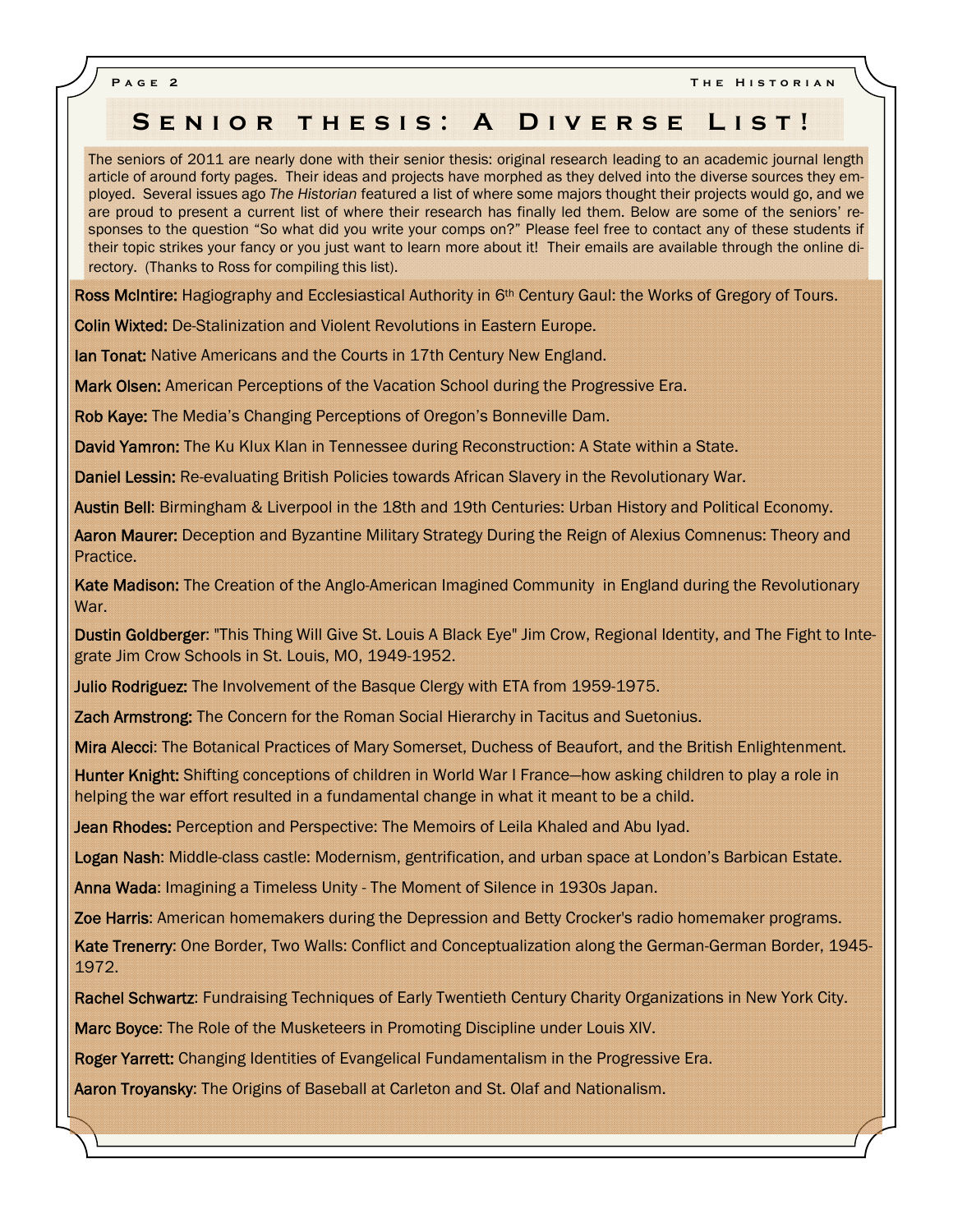#### **Ted Mullin Winners! Jews in England, Colonialism and Mormons**

The History Department is very proud to award the Ted Mullin prize for research and experience to the following juniors. Last years winners received funding for their experiences hiking the Camino de Santiago and biking the Iron curtain, and we hope this years have experiences just as life changing .

#### **A New Jerusalem? The Experience of Jews in Early Modern England**: Laura Michel



Laura plans to study the Jewish experience in early modern England, study documents on the records of the Spanish and Portuguese Jews' Congregation at the London Metropolitan Archives, a project that involves deep engagement with ethical

questions and close attention to historical context.

#### **This Day in History: March 11**

**1302 - The characters Romeo and Juliet were married this day according to William Shakespeare.** 

**1702 - The** *Daily Courant***, the first regular English newspaper was published.** 

**1861 – The Confederated States of America adopt their constitution.** 

**1905 - The Parisian subway was officially inaugurated. 1941 - U.S. President Franklin D. Roosevelt authorized the Lend-Lease Act, which authorized the act of providing war supplies to the Allies.** 

**1959 - The Lorraine Hansberry drama** *A Raisin in the Sun* **opened at New York's Ethel Barrymore Theater. 1969 - Levi-Strauss started selling bell-bottomed jeans. 1990 – Pinochet Steps down in Chile after 17 years in power.** 

## **Birthdays**

**1936 – Antonin Scalia, American Supreme Court Justice 1945 – Dock Ellis, American baseball player (d. 2008) 1952 – Douglas Adams, English writer (d. 2001) 1965 – Jesse Jackson, Jr., American politician** 

## **Deaths**

**1425 BC – Thutmose III, Egyptian pharaoh 1847 - John Chapman 'Johnny Appleseed' died in Allen County, Indiana. This day became known as Johnny Appleseed Day.** 

#### **Collective Memory, Identity Politics, the Jewish Diaspora and Colonialism in São Tomé and Principe**. Ben Somogyi

Ben plans to travel to Lisbon and São Tomé to bring together archival sources from the Portuguese National Archives with his interviews with individuals in both Portugal and the island nation of São Tomé and Principe.



 Callie Millington: **Mormons and "Gentiles" in the Sands of Southern Utah**. Callie plans to travel and research archival source materials about nineteenthcentury Mormon interactions with "Gentiles" in the de-



serts of Southern Utah and Utah's integration with the United States. She will explore their social, cultural and environmental history at the University of Utah Library and the Brigham Young University Library.

# **Trivia**

- 1. Where and when did the first documented discovery of gold in California take place?
- 2. Who was the last living American veteran of the Great War?
- 3. Which Prince Regent did *Blackadder,*  a successful 1980's British sitcom, depict in their third series (*Blackadder the Third)*?
- *4.* Why was 5 March 1953 a rather important day?
- 5. Identify the (grey) British politician right.